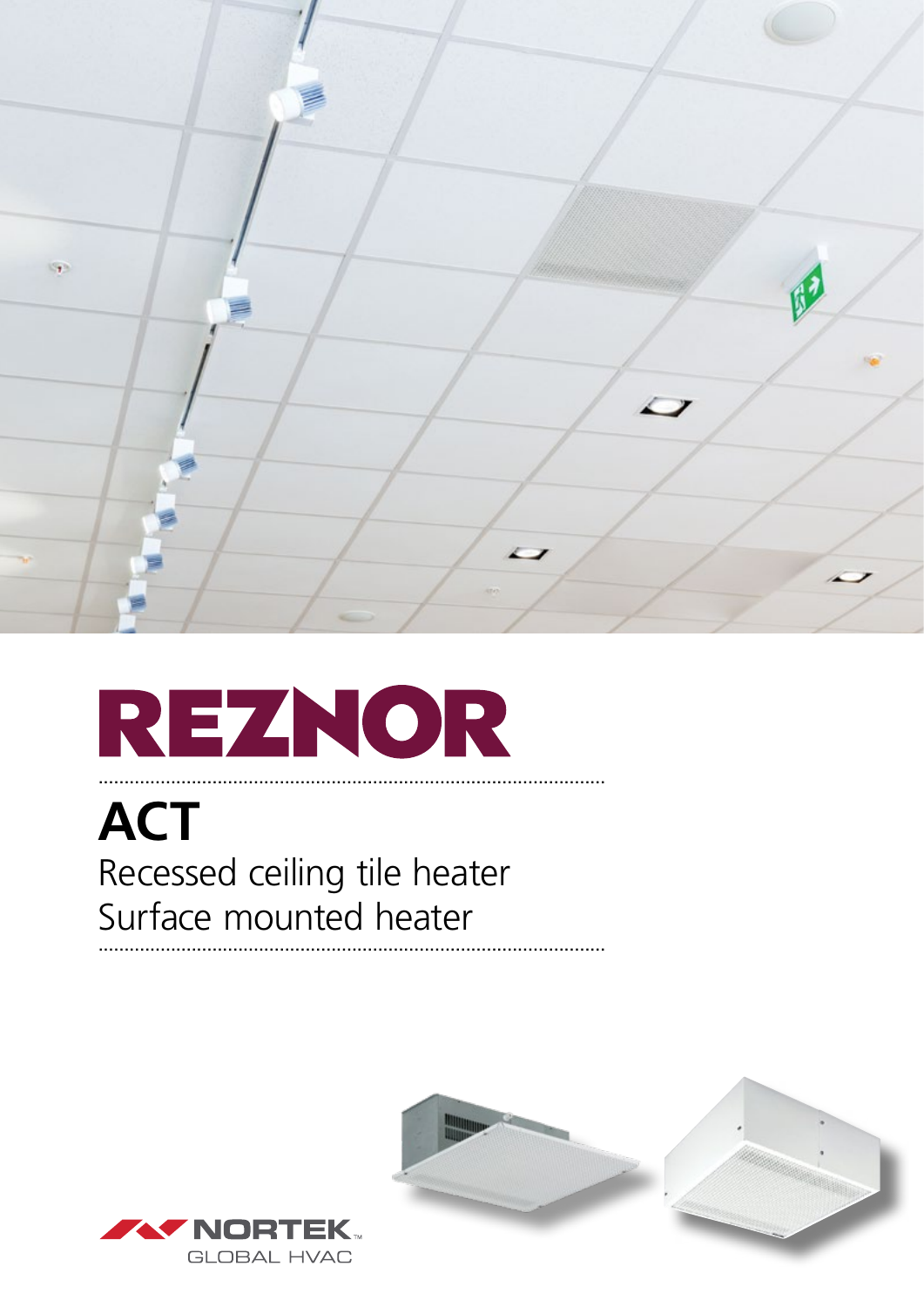

Surface mounted heater

# LACT Series

### **Recessed/Surface mounted ceiling heaters** ....................................................................................................................................................

**The ACT Series is an electric heater that directs a down-flow of warm air from overhead, delivering immediate heat where required and rapidly creating a comfortable environment for staff and customers.** 

#### **Model Range**

- Surface mounted or recessed to replace a standard ceiling tile
- Available with three heating capacities of 3kW, 4.5kW and 6kW
- Available in a white finish with grilles to ensure the visual integrity of the interior retained

#### **Applications**

- > Restaurants
- > Retail outlets
- > Showrooms
- > Stockrooms (surface mounted)

## Features & Benefits

- > Maximum mounting heights 3m to 3.5m
- Compact dimensions to fit shallow ceiling voids
- Immediate warmth
- Quiet operation
- Good aesthetic appearance
- Low maintenance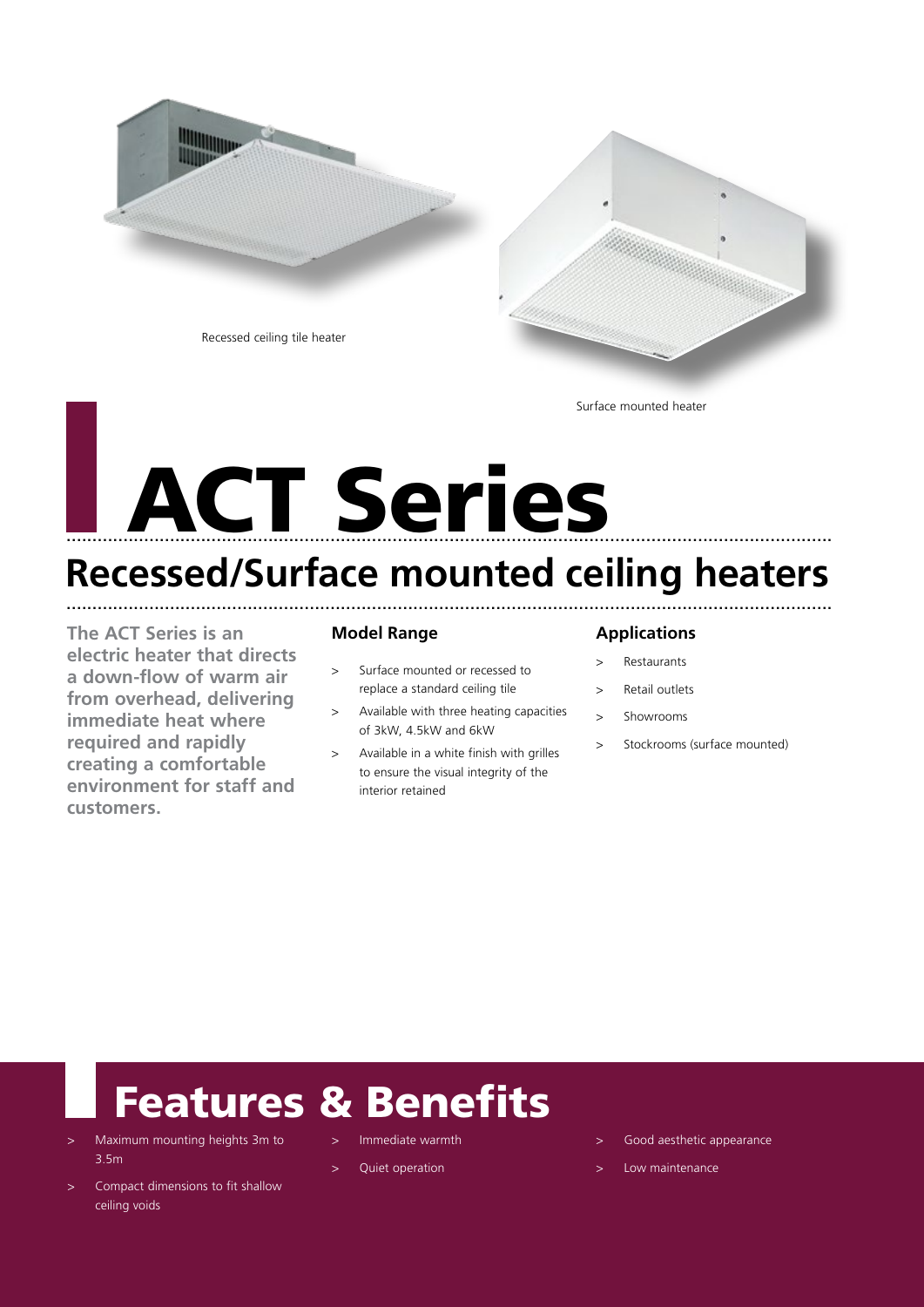

| l Technical data         |      |                         |                  |                  |                  |                  |                  |  |
|--------------------------|------|-------------------------|------------------|------------------|------------------|------------------|------------------|--|
|                          |      | <b>Recessed Mounted</b> |                  |                  | Surface Mounted  |                  |                  |  |
| Model                    |      | <b>ACT03-1 R</b>        | <b>ACT04-1 R</b> | <b>ACT06-1 R</b> | <b>ACT03-1 S</b> | <b>ACT04-1 S</b> | <b>ACT06-1 S</b> |  |
| Maximum heating capacity | kW   |                         | 4.5              | 6                |                  | 4.5              | ь                |  |
| Electrical supply        |      | 230 volt 1 phase 50Hz   |                  |                  |                  |                  |                  |  |
| Total electrical load    | Amps | 13                      | 20               | 27               | 13               | 20               | 27               |  |

| <b>Dimensions</b>                                                                      |                |                         |                   |                         |                         |                         |                         |  |  |  |  |
|----------------------------------------------------------------------------------------|----------------|-------------------------|-------------------|-------------------------|-------------------------|-------------------------|-------------------------|--|--|--|--|
|                                                                                        |                | <b>Recessed Mounted</b> |                   |                         | <b>Surface Mounted</b>  |                         |                         |  |  |  |  |
| <b>Model</b>                                                                           |                | <b>ACT03-1 R</b>        | <b>ACT04-1 R</b>  | <b>ACT06-1 R</b>        | <b>ACT03-1 S</b>        | <b>ACT04-1 S</b>        | <b>ACT06-1 S</b>        |  |  |  |  |
|                                                                                        | mm             | 600H x 600W x 175H      |                   |                         | 600H x 600W x 187H      |                         |                         |  |  |  |  |
| Mounting height Minimum - Maximum<br>Mounting height Recommended<br>Approximate weight | mm<br>mm<br>kg | 2200-3000<br>2500       | 2200-3000<br>2500 | 2500-3500<br>3000<br>10 | 2200-3000<br>2500<br>10 | 2200-3000<br>2500<br>10 | 2500-3500<br>3000<br>16 |  |  |  |  |